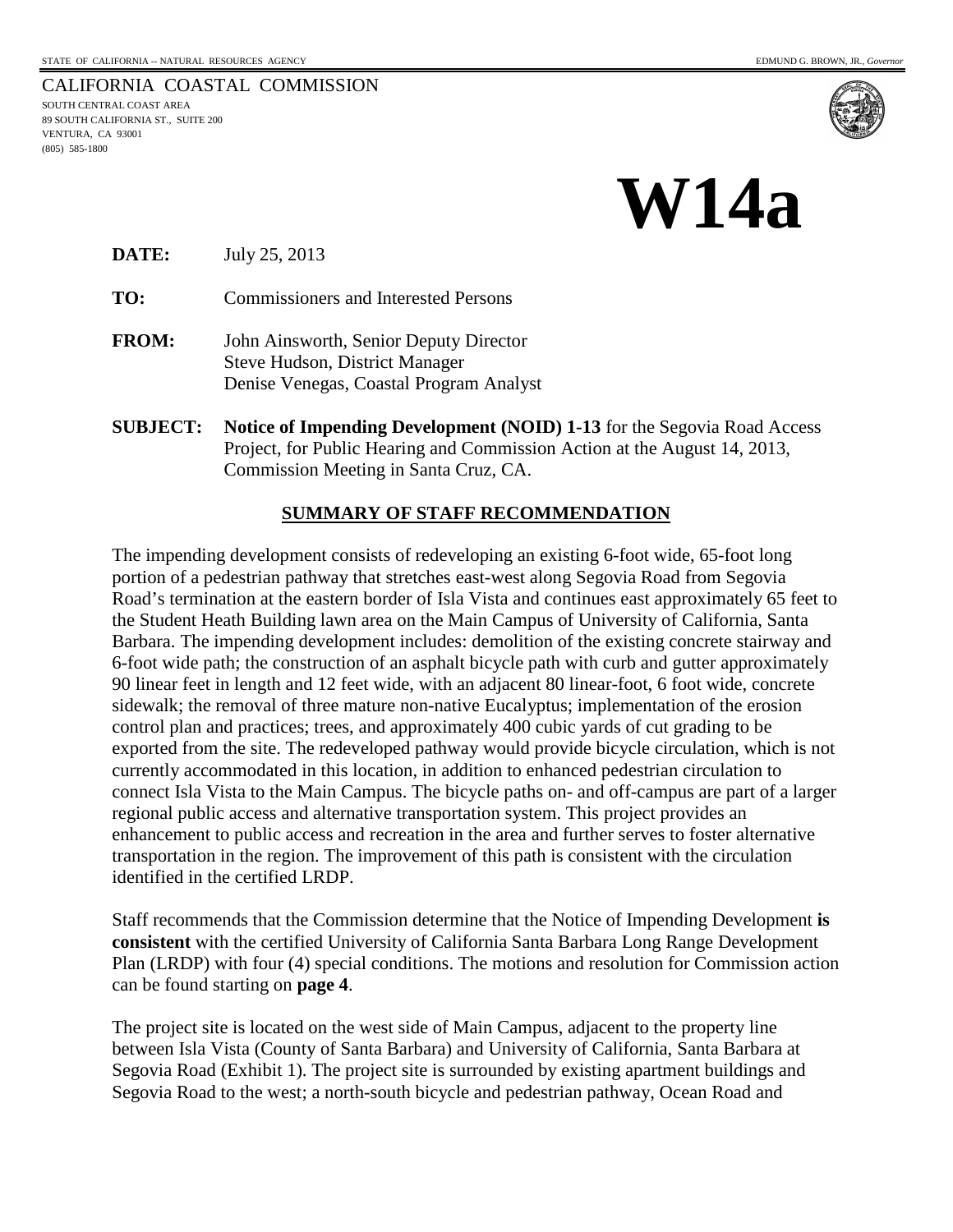existing landscaping to the east; and a eucalyptus tree windrow to the north and south. The project site is currently developed with an existing pedestrian pathway consisting of a concrete stairway that allows access across an existing dirt berm. In order to construct the new pathway through the existing dirt berm, it is necessary to remove three (3) large mature eucalyptus trees which are part of the larger, north-south trending windrow of eucalyptus trees. The trees to be removed are not located within the proposed path footprint, but rather are located in the footprint of the existing dirt berm that would be graded to 4:1 (H:V horizontal:vertical) finished slope. The trees on the project site do not constitute environmentally sensitive habitat area (ESHA). The project site is located in a developed portion along the western edge of Main Campus; the eucalyptus windrow is not designated ESHA according to Figure 28, Environmentally Sensitive Habitat, of the Certified LRDP; and the biological surveys for this project indicate that the trees on the site do not support nesting raptors or other sensitive species.

The University has submitted two raptor surveys completed within the last year to evaluate and document foraging and nesting activity of the surrounding eucalyptus tree windrow located along Ocean Road. The raptor surveys did not identify any raptor nesting activity within the three trees proposed for removal; however, one Red-tailed Hawk was found perching within the immediate vicinity of the project site and a Cooper Hawk's nest was found approximately 400 ft. north of the project site within the eucalyptus tree windrow. Although the three trees proposed for removal are not ESHA, these types of non-native trees still have the potential to provide habitat for sensitive bird species. The site-specific surveys identified raptor nesting activity within 500 feet of the project site. Therefore to ensure that potential impacts to nesting bird species are avoided during construction activities, **Special Condition One (1)** requires that bird surveys be conducted by a qualified specialist during the breeding and nesting season and prohibits construction activities within 300 feet (500 feet for raptors) of any sensitive bird species nests unless the noise can be attenuated to a level that will not have adverse impacts to nesting.

Although the three individual, non-native eucalyptus trees proposed for removal are not ESHA, they still have the potential to provide habitat for sensitive bird species. The removal of these mature trees must be mitigated to ensure that there are no adverse impacts or permanent loss of potential raptor nesting habitat. Therefore Special **Condition Three (3)** requires the planting of replacement trees at a ratio of 3:1 for each tree removed. Specifically, Special Condition Three (3) requires the University to submit a native tree replacement planting program, prepared by a qualified biologist, arborist, or other resource specialist, which specifies replacement tree locations, tree or seedling size planting specifications, and a five-year monitoring program with specific performance standards to ensure that the replacement planting program is successful.

In past actions, the Commission has found that erosion on disturbed sites can be minimized by revegetating all disturbed areas with native plants compatible with the surrounding area. However, in this case, the University is not proposing to revegetate any of the disturbed areas on site after construction is complete and has instead proposed to simply add mulch over the disturbed/exposed soil areas. **Special Condition Four (4)** has been required to ensure that all areas that are disturbed on site are revegetated in accordance with the LRDP provisions to minimize the potential for adverse impacts to water quality and aquatic resources resulting from potential increases in erosion and sedimentation. Specifically, **Special Condition Four (4)**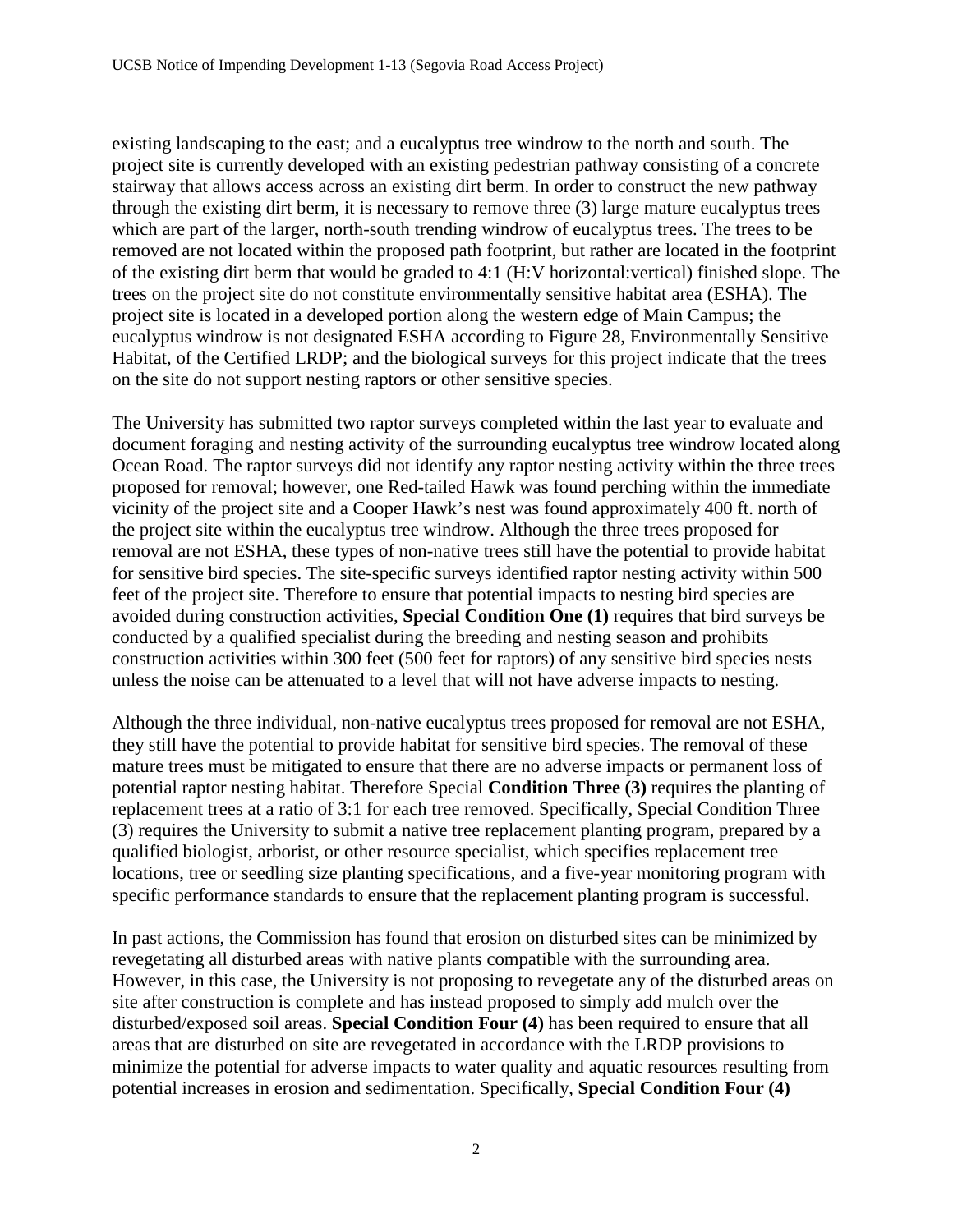requires the University to submit revegetation plans, for review and approval by the Executive Director, to revegetate all disturbed areas on site with primarily native plant species endemic to the surround area to minimize the rate of soil erosion and reduce the runoff of pollutants. Additionally, **Special Condition Two** (Removal of Excess Material) is necessary to ensure that disposal of excess material occurs in a manner that will not have adverse impacts to the adjacent eucalyptus windrow or other coastal resources. Only as conditioned will the proposed impending development minimize adverse impacts to environmentally sensitive habitat areas, water quality and coastal resources to the maximum extent possible.

The standard of review for the proposed NOID is the policies of the certified University of California Santa Barbara Long Range Development Plan.

**Additional Information**: For further information, please contact Denise Venegas at the South Central Coast District Office of the Coastal Commission at (805) 585-1800. The UCSB Notice of Impending Development 1-13 is available for review at the Ventra Office of the Coastal Commission.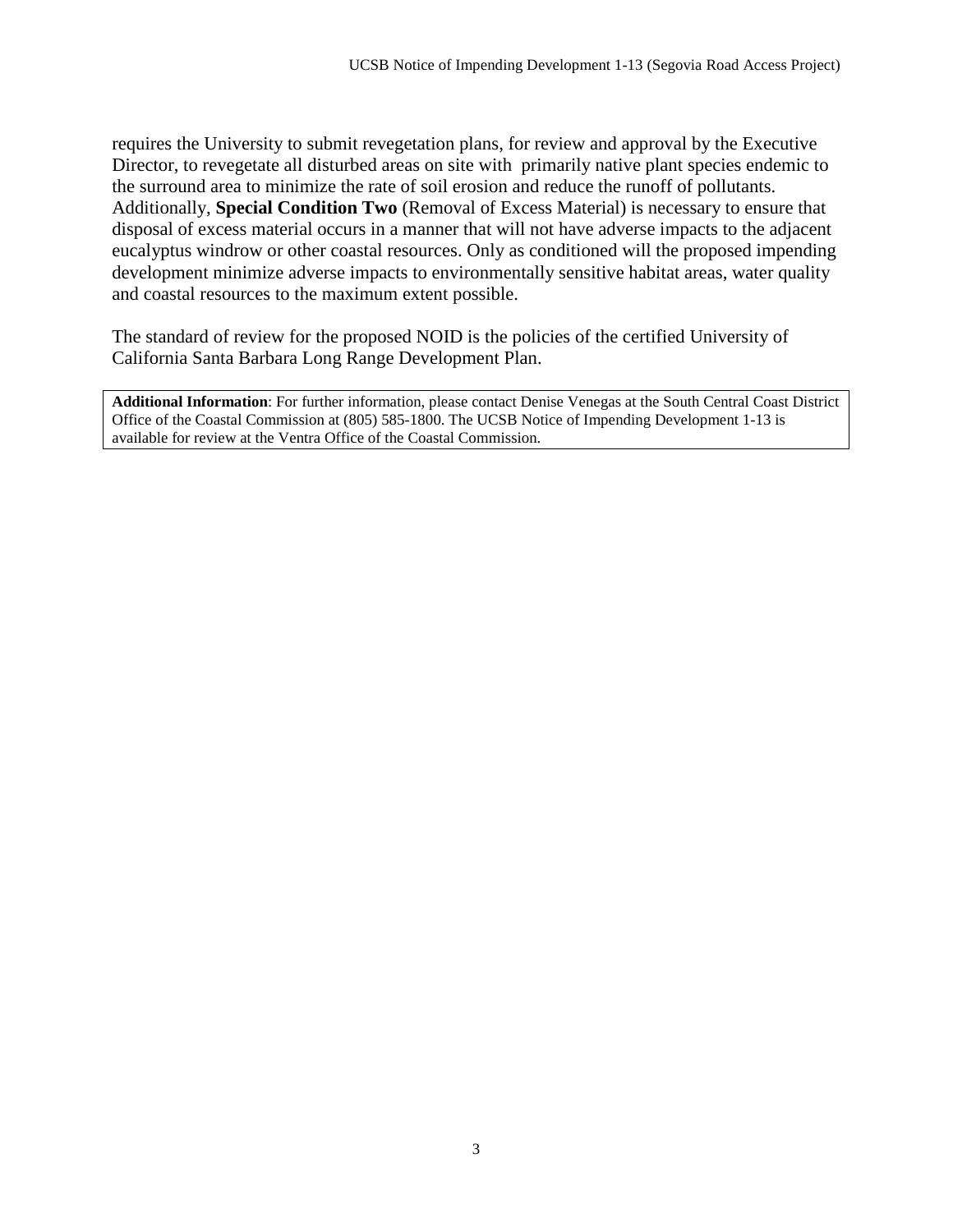# **TABLE OF CONTENTS**

| 1. CONSTRUCTION TIMING AND SENSITIVE BIRD SPECIES SURVEYS 6 |  |
|-------------------------------------------------------------|--|
|                                                             |  |
|                                                             |  |
|                                                             |  |
| IV. FINDINGS FOR APPROVAL OF THE NOTICE OF IMPENDING        |  |
|                                                             |  |

# **SUBSTANTIVE FILE DOCUMENTS**

University of California, Santa Barbara, 1990 Long Range Development Plan; "Ocean Road, Goleta Arborist Report" dated December 18, 2012, prepared by Deborah Ellis, MS. Consulting Arborist & Horticulturist; "Wintering Raptor Report for Former Devereux School and Ocean Road Project Sites" dated February 13, 2013, prepared by Dudek; "Breeding Season Raptor Report for Main Campus sties and West Campus Sites" dated June 24, 2013, prepared by Dudek.

# **EXHIBITS**

- Exhibit 1. Vicinity Map
- Exhibit 2. Aerial Map
- Exhibit 3. Existing Site Plan
- Exhibit 4. Proposed Project Site/Grading Plan
- Exhibit 5. Proposed Tree Removal Plan
- Exhibit 6. Project Site Photographs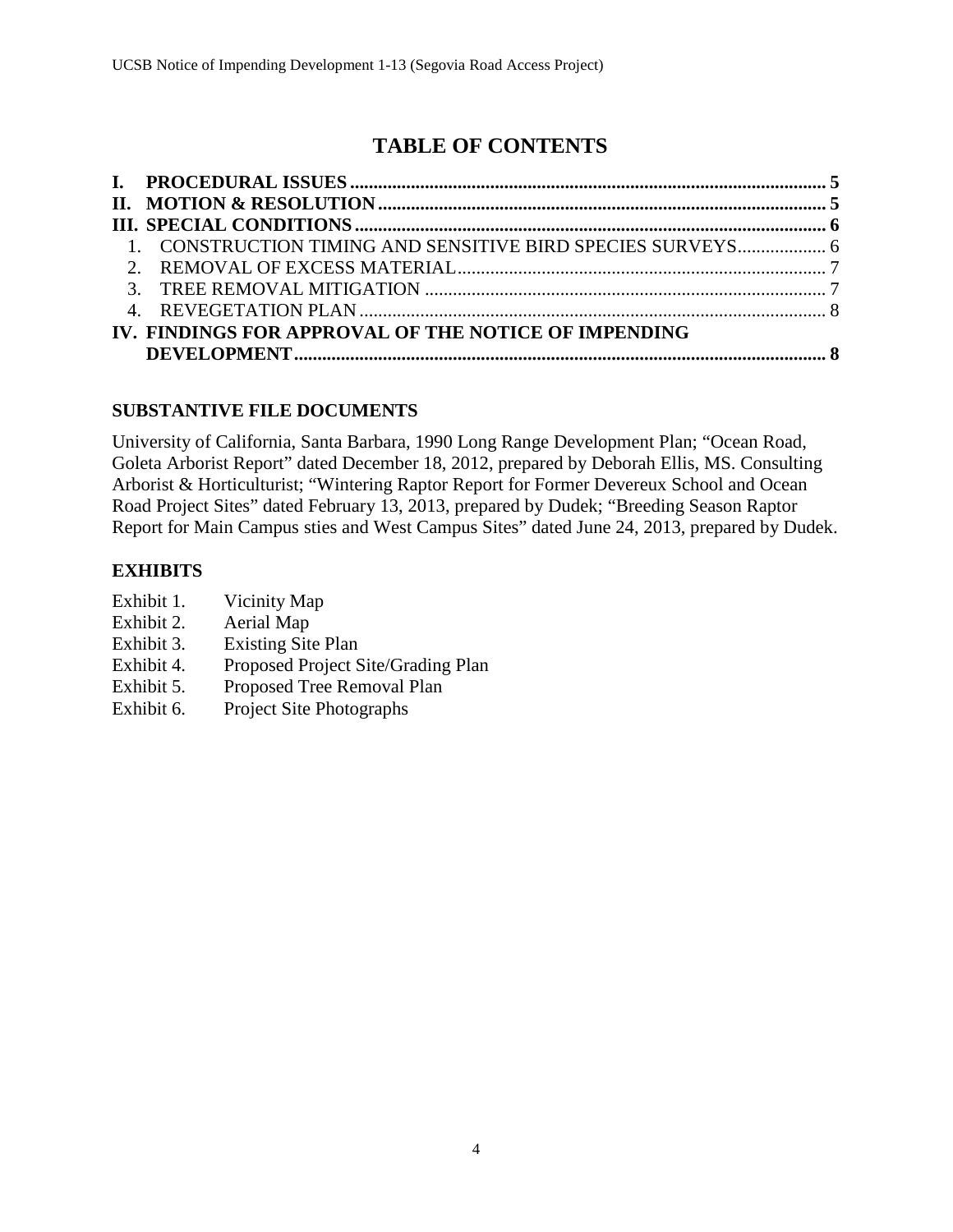# <span id="page-4-0"></span>**I. PROCEDURAL ISSUES**

Section 30606 of the Coastal Act and Title 14, sections 13547 through 13550 of the California Code of Regulations<sup>[1](#page-4-2)</sup> govern the Coastal Commission's review of specific development projects proposed to be undertaken pursuant to a certified LRDP. Section 13549(b) requires the Executive Director or his designee to review the notice of impending development (or development announcement) within ten days of receipt and determine whether it provides sufficient information to determine if the proposed development is consistent with the certified LRDP. The notice is deemed filed when all necessary supporting information has been received. The remaining items necessary to provide a complete notice of impending development for the project at issue in this report were received in the South Central Coast Office in late June, Commission staff reviewed them within 10 days of receiving them, and the notice was filed as complete on July 5, 2013.

Pursuant to section 13550(b) of the regulations, within thirty days of filing the notice of impending development, the Executive Director is to report to the Commission on the nature of the development and make a recommendation regarding the consistency of the proposed development with the certified LRDP. After a public hearing, by a majority of its members present, the Commission determines whether the development is consistent with the certified LRDP and whether conditions are required to bring the development into conformance with the LRDP. No construction shall commence until after the Commission votes to impose any conditions(s) necessary to render the proposed development consistent with the certified LRDP.

The notice of impending development at issue in this case was filed complete on July 5, 2013, the Executive Director would normally need to report the pendency of the proposed development to the Commission by August 4, 2013. The University has submitted a letter dated July 8, 2013, waiving the 30 day right to a Commission determination pursuant to Section 13550 (b) of the regulations to allow for additional time for staff review. Thus this notice of impending development is being reported at the first available meeting following August 4.

# <span id="page-4-1"></span>**II. MOTION & RESOLUTION**

The staff recommends that the Commission adopt the following resolution:

### **Motion:**

*I move that the Commission determine that the development described in the Notice of Impending Development 1-13 (Segovia Road Access Project), as conditioned, is consistent with the certified University of California at Santa Barbara Long Range Development Plan.* 

Staff recommends a **YES** vote. Passage of this motion will result in a determination that the development described in the Notice of Impending Development 1-13 as conditioned, is consistent with the certified University of California at Santa Barbara Long Range Development

<span id="page-4-2"></span> $<sup>1</sup>$  All further references to regulations are to Title 14 of the California Code of Regulations</sup>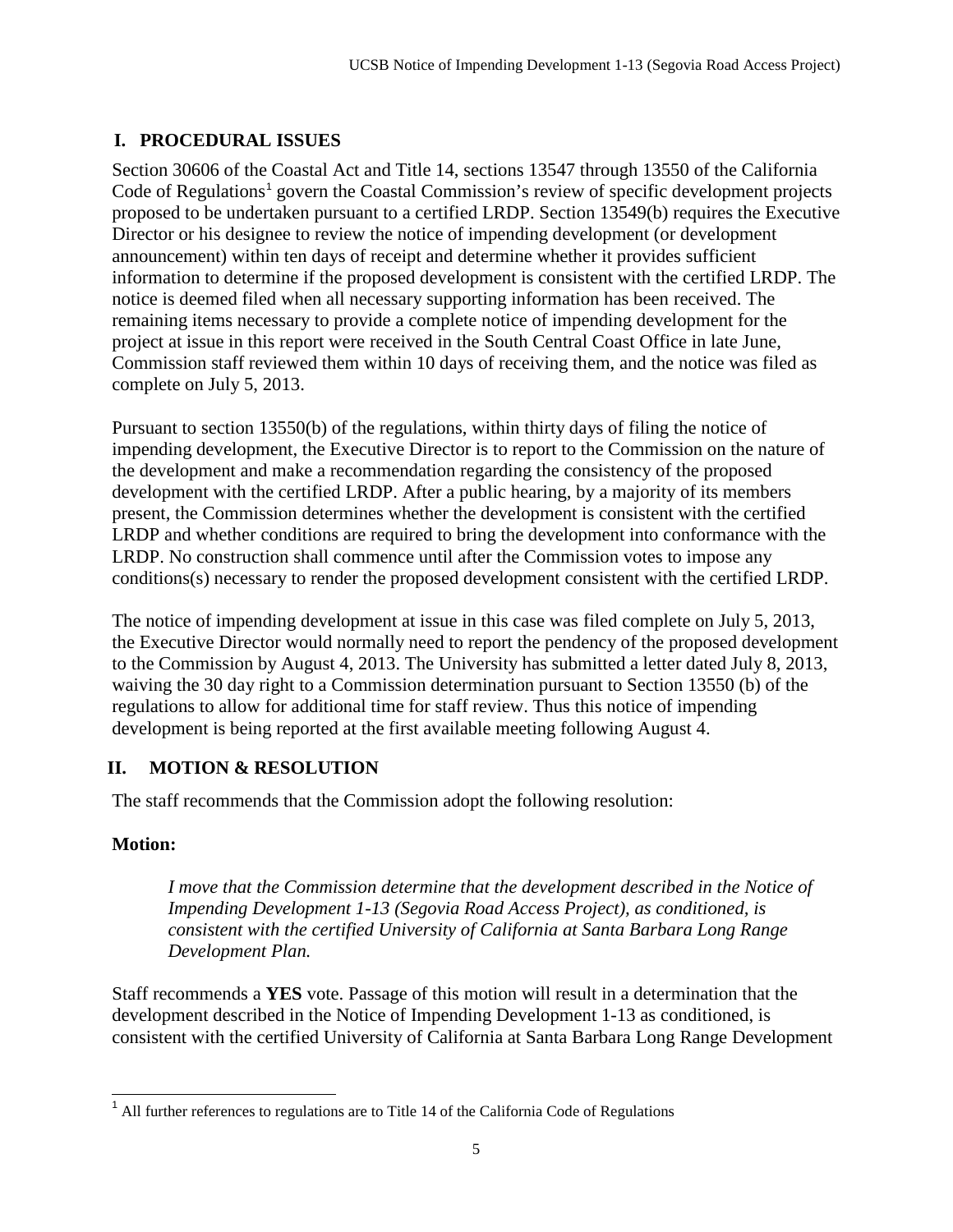Plan, and adoption of the following resolution and findings. The motion passes only by affirmative vote of a majority of the Commissioners present.

#### **Resolution:**

*The Commission hereby determines that the development described in the Notice of Impending Development 1-13, as conditioned, is consistent with the certified University of California at Santa Barbara Long Range Development Plan for the reasons discussed in the findings herein.* 

#### <span id="page-5-0"></span>**III. SPECIAL CONDITIONS**

#### <span id="page-5-1"></span>**1. Construction Timing and Sensitive Bird Species Surveys**

For any construction or tree removal activities between February  $15<sup>th</sup>$  and September  $1<sup>st</sup>$ , the University shall retain the services of a qualified biologist or environmental resource specialist (hereinafter, "environmental resources specialist") to conduct raptor and other sensitive bird species surveys and monitor project operations. At least 30 calendar days prior to commencement of any project operations, the University shall submit the name and qualifications of the environmental resource specialist, for the review and approval of the Executive Director. The environmental resources specialist shall ensure that all project construction and operations shall be carried out consistent with the following:

- A. The University shall ensure that a qualified environmental resource specialist with experience in conducting bird surveys shall conduct bird surveys 30 calendar days prior to the construction and/or tree removal activities to detect any active bird nests in all trees within 500 feet of the project (including, but not limited to, eucalyptus trees). A followup survey must be conducted 3 calendar days prior to the initiation of clearance/construction and nest surveys must continue on a monthly basis throughout the nesting season or until the project is completed, whichever comes first.
- B. If an active nest of any federally or state listed threatened or endangered species, species of special concern, or any species of raptor is found within 300 ft. of the project (500 ft. for raptors), the University shall retain the services of a qualified biologist with experience conducting bird and noise surveys, to monitor bird behavior and construction noise levels. The biological monitor shall be present at all relevant construction meetings and during all significant construction activities (those with potential noise impacts) to ensure that nesting birds are not disturbed by construction related noise. The biologist monitor shall monitor birds and noise every day at the beginning of the project and during all periods of significant construction activities. Construction activities may occur only if construction noise levels are at or below a peak of 65 dB at the nest(s) site. If construction noise exceeds a peak level of 65 dB at the nest(s) site, sound mitigation measures such as sound shields, blankets around smaller equipment, mixing concrete batches off-site, use of mufflers, and minimizing the use of back-up alarms shall be employed. If these sound mitigations measures do not reduce noise levels, construction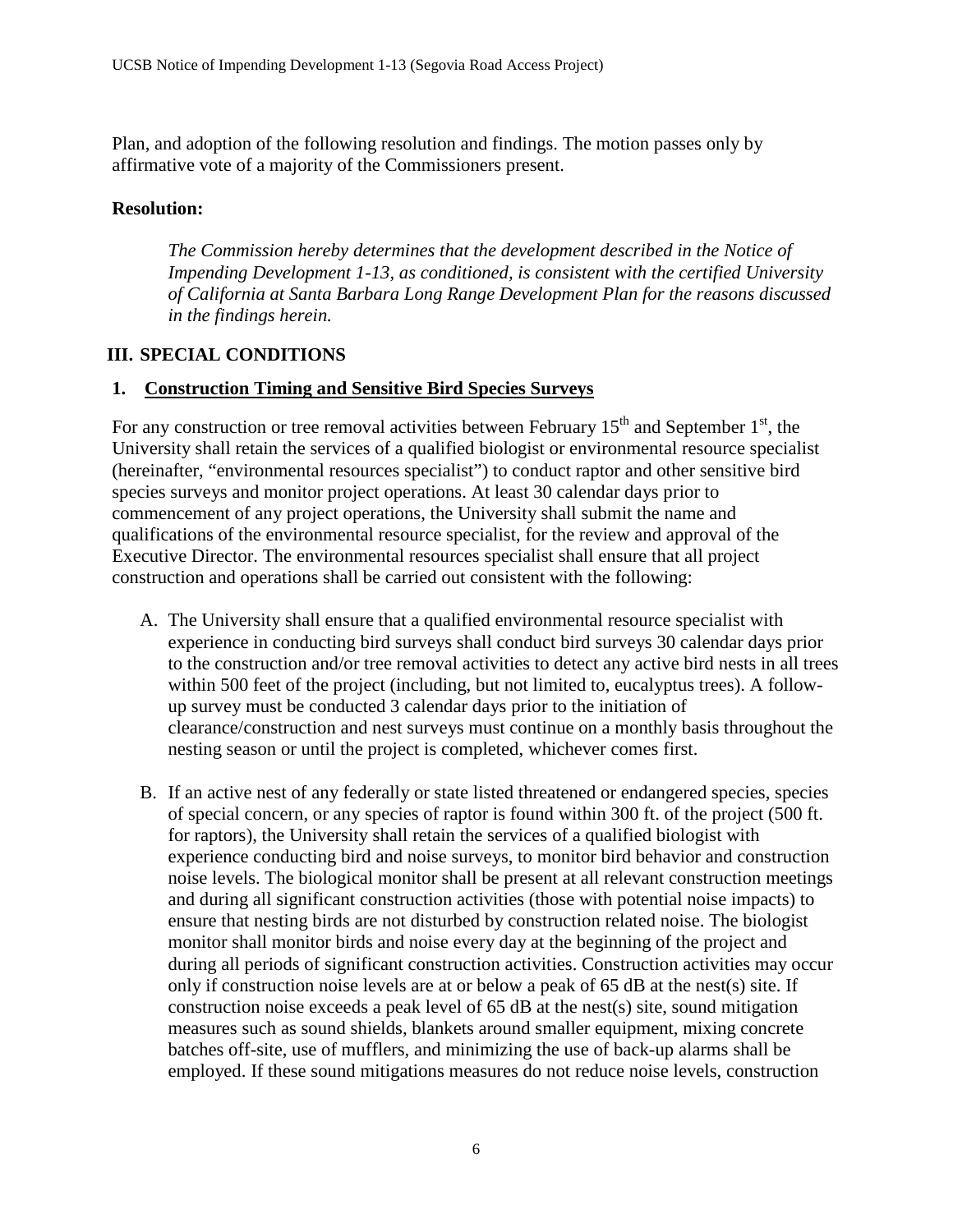within 300 ft. (500 ft. for raptors) of the nesting trees shall cease and shall not recommence until either new sound mitigation can be employed or nesting is complete.

- C. If an active nest of a federally or state-listed threatened or endangered species, bird species of special concern, or any species or raptor is found, UCSB will notify the appropriate State and Federal Agencies within 24 hours, and appropriate action specific to each incident will be developed. UCSB will notify the California Coastal Commission by e-mail within 24 hours and consult with the Commission regarding determinations of State and Federal agencies.
- D. The environmental resource specialist shall be present during all tree removal activities. The environmental resource specialist shall require the University to cease work should any breach in compliance occur, or if any unforeseen sensitive habitat issues arise. The environmental resource specialist(s) shall immediately notify the Executive Director if activities outside of the scope of Notice of Impending Development 1-13 occur. If significant impacts or damage occur to sensitive habitats or to wildlife species, the applicants shall be required to submit a revised or supplemental program to adequately mitigate such impacts. Any native vegetation which is inadvertently or otherwise destroyed or damaged during implementation of the project shall be replaced in kind at a 3:1 or greater ratio. The revised, or supplemental, program shall be processed as a new NOID.

#### <span id="page-6-0"></span>**2. Removal of Excess Material**

Prior to commencement of construction activities, the University shall provide evidence to the Executive Director of the location of the disposal site for all excess excavated material from the site. If the disposal site is located in the Coastal Zone, the disposal site must have a valid NOID for the disposal of fill material. If the disposal site does not have a NOID, such NOID will be required prior to the disposal of material.

#### <span id="page-6-1"></span>**3. Tree Removal Mitigation**

Prior to commencement of construction activities, the University shall submit for the review and approval by the Executive Director, a native tree replacement planting program, prepared by a qualified biologist, arborist, or other resource specialist, which specifies replacement tree locations, tree or seedling size planting specifications, and a five-year monitoring program with specific performance standards to ensure that the replacement planting program is successful. At least 3 replacement native trees shall be planted as mitigation for the removal of each Eucalyptus tree as shown on Exhibit 5 of this staff report. The removal of the three eucalyptus trees shall require the planting of nine native trees which shall be planted in the project vicinity of the location where the Eucalyptus trees were removed.

The University shall commence implementation of the approved tree replacement planting program concurrently with the commencement of construction on the project site. An annual monitoring report on the replacement trees shall be submitted for the review and approval of the Executive Director for each of the 5 years. If monitoring indicates the replacement trees are not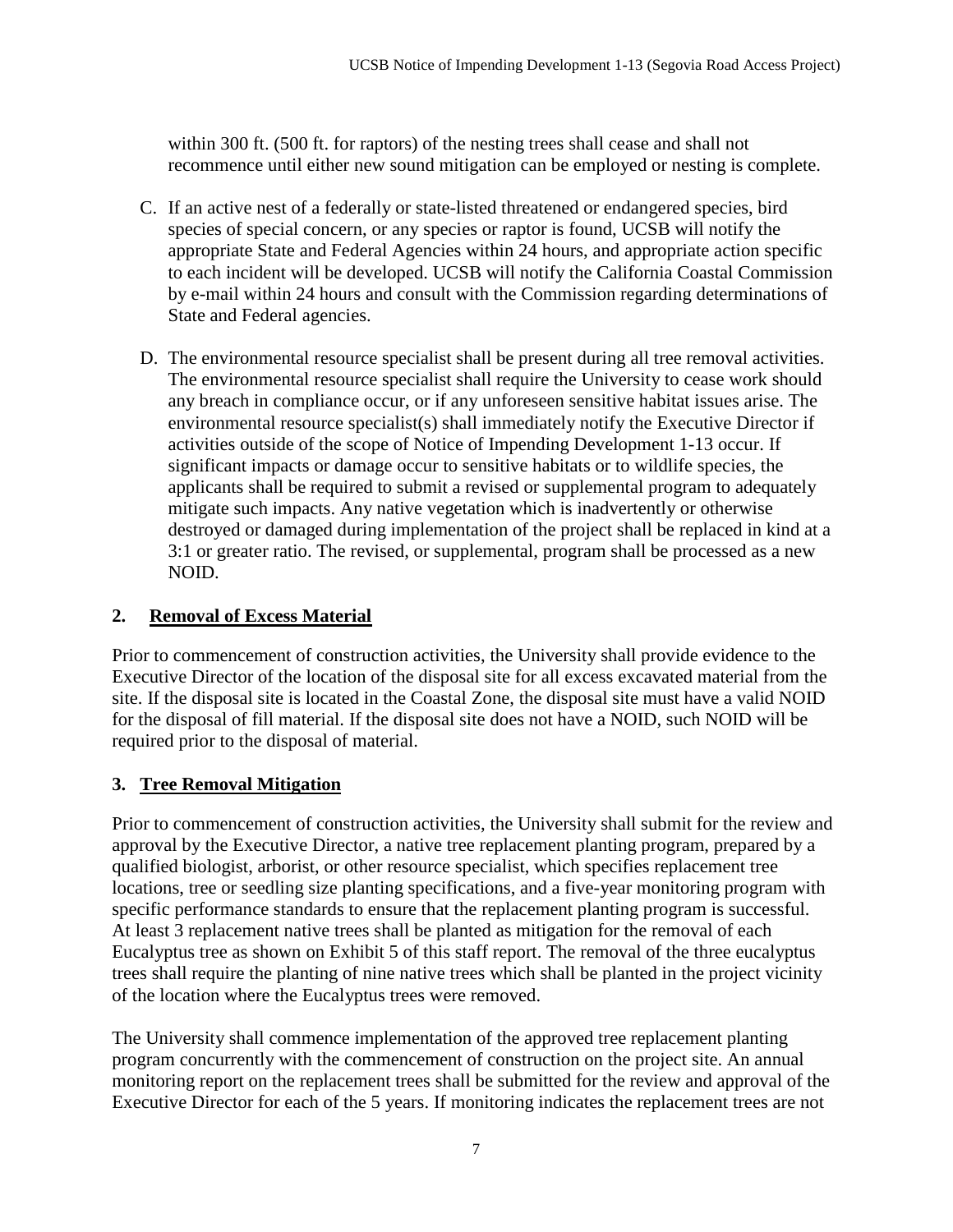in conformance with or has failed to meet the performance standards specified in the monitoring program approved pursuant to this notice of impending development, the University shall submit a revised or supplemental planting plan for the review and approval of the Executive Director. The revised planting plan shall specify measures to remediate those portions of the original plan that have failed or are not in conformance with the original approved plan.

#### <span id="page-7-0"></span>**4. Revegetation Plan**

Prior to commencement of construction activities, the University shall submit a revegetation plan, prepared by a licensed landscape architect or a qualified resource specialist, for review and approval by the Executive Director. The plan shall incorporate the following criteria:

- A. All disturbed areas on the project site shall be planted and maintained for erosion control purposes within (60) days after demolition is completed. All plantings shall consist primarily of native plants/shrubs and trees. All native plant species shall be of local genetic stock. No plant species listed as problematic and/or invasive by the California Native Plant Society, the California Invasive Plant Council, or by the State of California shall be employed or allowed to naturalize or persist on the site. No plant species listed as a 'noxious weed' by the State of California or the U.S. Federal Government shall be utilized or maintained within the property.
- B. Plantings will be maintained in good growing condition throughout the life of the project and, whenever necessary, shall be replaced with new plant materials to ensure continued compliance with applicable revegetation requirements.
- C. Rodenticides containing any anticoagulant compounds (including, but not limited to, Warfarin, Brodifacoum, Bromadiolone or Diphacinone) shall not be used.
- D. The University shall undertake development in accordance with the approved final plans. Any proposed changes to the approved final plans shall be reported to the Executive Director. No changes to the approved final plans shall occur without a new notice of impending development unless the Executive Director determines that a new notice of impending development is not legally required.

#### <span id="page-7-1"></span>**IV. FINDINGS FOR APPROVAL OF THE NOTICE OF IMPENDING DEVELOPMENT**

The Commission hereby finds and declares:

#### **A. PROJECT DESCRIPTION AND BACKGROUND**

The University proposes to redevelop an existing 6-foot wide, 65-foot long portion of a pedestrian pathway that stretches east-west along Segovia Road from Segovia Road's termination at the eastern border of Isla Vista and continues east approximately 65 feet to the Student Heath Building lawn area on the Main Campus of University of California, Santa Barbara. The impending development includes: the construction of an asphalt bicycle path with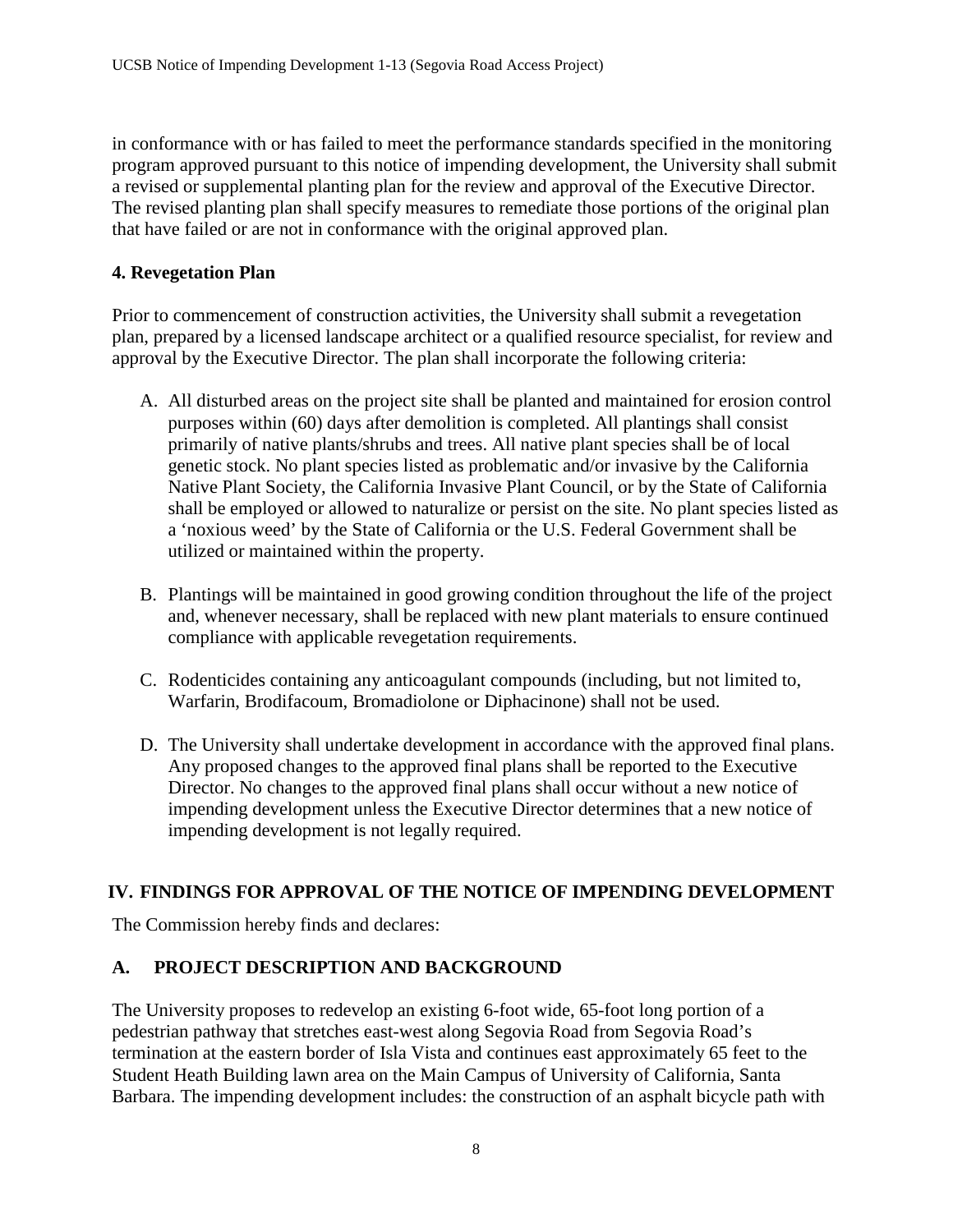curb and gutter approximately 90 linear feet in length and 12 feet wide, with an adjacent 80 linear-foot, 6 foot wide concrete sidewalk; the removal of three mature non-native Eucalyptus trees; implementation of the erosion control plan and practices; and approximately 400 cubic yards of cut grading to be exported from the site. The total project area is approximately 4,600 sq. ft. with approximately 2,400 sq. ft. of impervious surface, comprised of 1,700 sq. ft. for the asphalt bike path and 700 sq. ft. of sidewalk. The remaining 2,200 sq. ft. of site area is part of the graded slope areas and the University proposes to mulch approximately 1,800 sq. ft. of exposed surface.

The redeveloped pathway would provide bicycle circulation, which is not currently accommodated in this location, in addition to enhanced pedestrian circulation to connect the community of Isla Vista to the Main Campus. The bicycle paths on- and off-campus are part of a larger regional public access and alternative transportation system. This project provides an enhancement to public access and recreation in the area and further serves to foster alternative transportation in the region. The improvement of this path is consistent with the certified Bicycle Circulation map (Figure 15) in the LRDP.

The proposed project will improve the existing access to accommodate Americans with Disabilities Act (ADA) requirements and improve bicycle and pedestrian access for University students and the public. Currently, the existing pedestrian pathway between the eastern terminus of Segovia Road and campus consist of a 6-foot wide pedestrian path with a five-step staircase (Exhibit 3). It does not accommodate bicycle traffic and is not ADA compliant to provide for users with limited mobility.

The project site is located on the west side of Main Campus, adjacent to the property line between Isla Vista (County of Santa Barbara) and University of California, Santa Barbara at Segovia Road (Exhibit 1). The project site is surrounded by existing apartment buildings and Segovia Road to the west; a north-south bicycle and pedestrian pathway, Ocean Road and existing landscaping to the east; and a eucalyptus tree windrow to the north and south. The certified UCSB Long Range Development Plan (LRDP) currently designates this area as Open Space. The project site is currently developed with an existing pedestrian pathway consisting of a concrete stairway that allows access across an existing dirt berm.

The existing staircase on the existing path was installed to allow access across a dirt berm which occurs at the property line between UC Santa Barbara and Segovia Road (located within Santa Barbara County's jurisdiction). The existing sidewalk to the west along Segovia Road is approximately 52 feet above mean sea level and the existing bicycle and pedestrian paths on UCSB property are approximately 56 feet above mean sea level. The existing dirt berm in between the existing sidewalk on Segovia Road and the bicycle and pedestrian paths on UCSB property reaches approximately 62 feet in elevation. The existing dirt berm is currently planted with large mature eucalyptus trees, which are part of a north-south trending eucalyptus tree windrow that spans approximately 3,000 feet in length, and is adjacent to a wood retaining wall approximately 4 ft. high that retains the berm on UCSB property to the east. In order to construct the new pathway through the existing dirt berm, it is necessary to remove three (3) large mature eucalyptus trees which are part of a larger, windrow of eucalyptus trees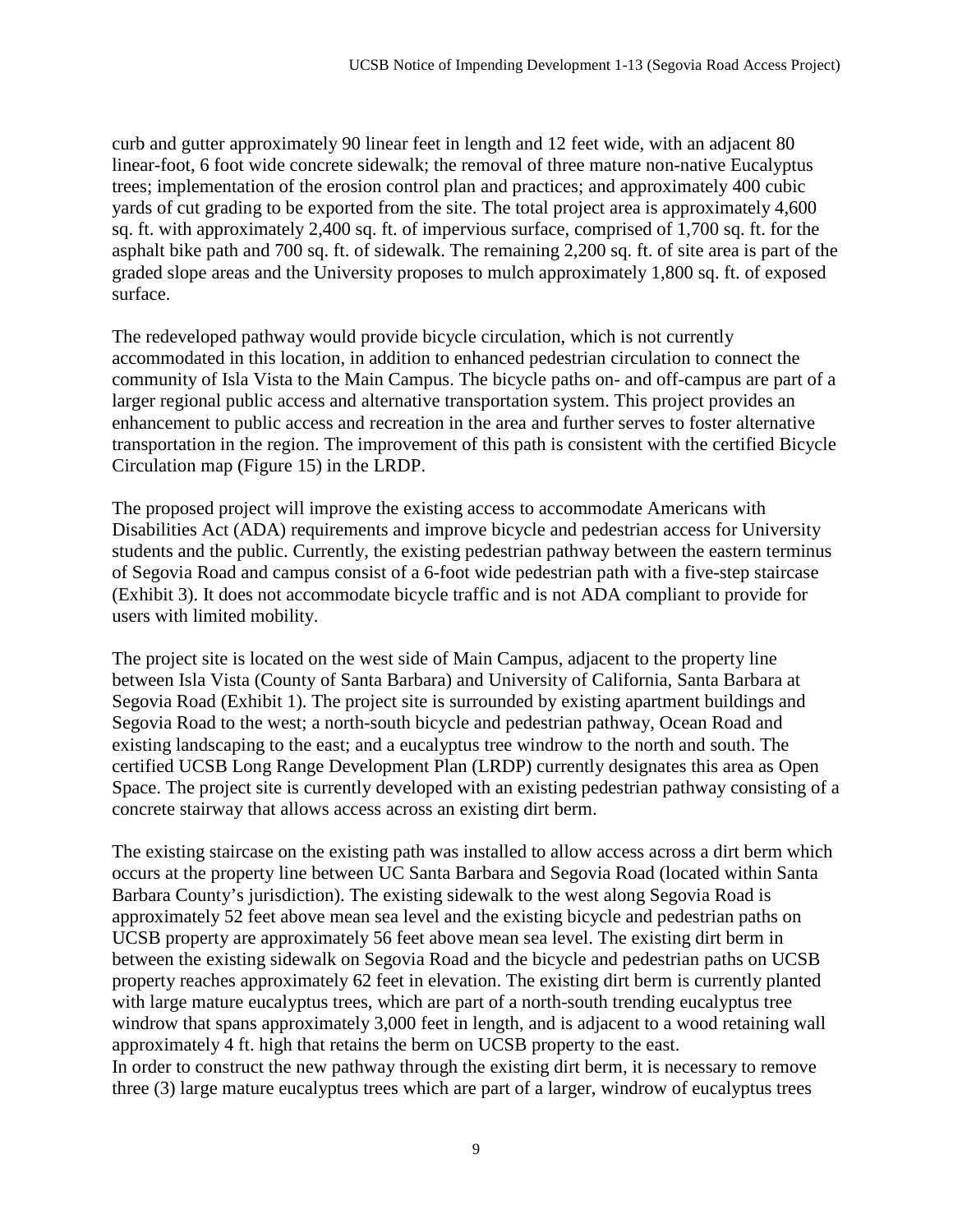(consisting of approximately 121 non-native, primarily eucalyptus, trees). The trees to be removed are not located within the proposed path footprint, but rather are located in the footprint of the existing dirt berm that would be graded to 4:1 (H:V, horizontal:vertical) finished slope. The trees on the project site do not constitute environmentally sensitive habitat area (ESHA). The project site is located in a developed portion along the western edge of Main Campus; the eucalyptus windrow is not designated ESHA according to Figure 28, Environmentally Sensitive Habitat, of the Certified LRDP; and the biological surveys for this project indicate that the trees on the site do not support nesting raptors or other sensitive species.

The University has submitted two raptor surveys, completed within the last year, to evaluate and document foraging and nesting activity of the surrounding eucalyptus windrow located along Ocean Road and conclusions of those reports are discussed in detail further below. The removal of the trees could not be avoided by alternative configurations of the project. The raptor surveys did not identify any raptor nesting activity within the three trees proposed for removal; however, one Red-tailed Hawk was found perching within the immediate vicinity of the project site and a Cooper Hawk's nest was found approximately 400 ft. north of the project site within the eucalyptus tree windrow.

# **B. CONSISTENCY ANALYSIS**

The standard of review for a Notice of Impending Development is consistency with the certified Long Range Development Plan (LRDP). UCSB's LRDP was certified by the Commission in 1990 and contains policies and provisions that identify areas for campus development while protecting coastal resources including environmental sensitive habitat areas, water quality, and public access.

Section 30240 of the Coastal Act, which has been included as part of the University's certified LRDP, states that environmentally sensitive habitat areas (ESHAs) shall be protected and requires that development in areas adjacent to ESHA be sited and designed to prevent impacts that would significantly degrade such areas. ESHA are defined as areas in which plant or animal life or their habitats are either rare or especially valuable because of their special nature or role in an ecosystem and which could be easily disturbed or degraded by human activities and developments. Additionally, the LRDP contains several polices that address sensitive resources. Policy 30240(a).4 states that special consideration and care shall be given to the removal or trimming of any significant native and non-native trees in order to protect nesting, roosting, or foraging habitat for raptors and sensitive bird species. Policy 30251.7 of the LRDP requires trees to be retained to the maximum extent feasible to preserve existing native and significant stands of trees. Policy 30240(b).24 of the LRDP states that ESHA on campus shall be protected and that all new development shall set back a sufficient distance from ESHA to ensure protection of sensitive biological resources.

Section 30230 and 30231 of the Coastal Act, which have also been included as part of the University's LRDP, mandate that marine resources and coastal water quality be maintained and where feasible restored and that uses of the marine environment be carried out in a manner that will sustain biological productivity and quality of coastal waters. Furthermore, the LRDP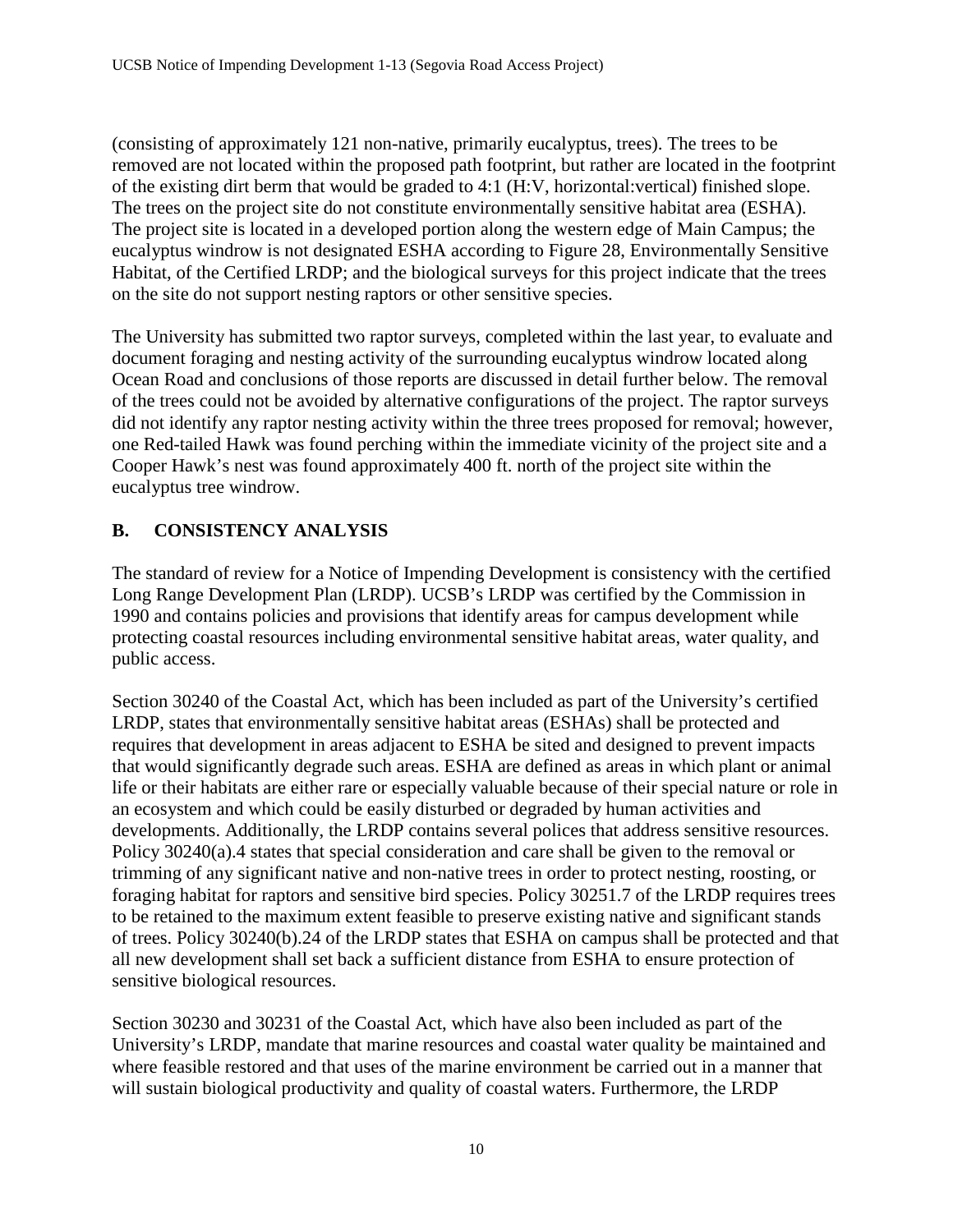contains several additional polices that require the protection of water quality. Policy 30231.1 of the LRDP requires that wetlands and coastal waters be protected from increased sedimentation or contamination associated with new development. Policy 30231.2 of the LRDP states that projects shall be designed to minimize soil erosion and, where possible, to direct surface runoff away from coastal waters, ESHA, and wetlands. Policy 30231.3 of the LRDP states that drainage and runoff shall not adversely affect the Campus wetlands and that pollutants shall not be allowed to enter wetlands through drainage systems.

#### *Sensitive Bird Species & Tree Removal*

The impending development involves improvements to the existing pedestrian pathway from Segovia Road in Isla Vista and the construction of a new bicycle and pedestrian path connection to connect to the existing bicycle and pedestrian circulation on Main Campus. These improvements include the construction of an approximately 90 linear foot, 12 foot wide, asphalt bicycle path with curb and gutter with an adjacent 80 linear foot, 6 foot wide, concrete sidewalk. In order to construct the new path through the existing dirt berm, it would be necessary to remove 3 non-native eucalyptus trees. The three trees proposed for removal are not native trees however are a part of a large stand of trees that pre-date the establishment of the University. The University has submitted two raptor surveys completed within the last year to evaluate and document foraging and nesting activity of the surrounding eucalyptus windrow located along Ocean Road. The first raptor survey submitted "Wintering Raptor Report for Former Devereux School and Ocean Road Project Sites" dated February 13, 2013, prepared by Dudek did not find any raptor nesting activity within the trees proposed for removal however, one Red-tailed Hawk was found perching within the immediate vicinity of the project site. The second raptor survey submitted "Breeding Season Raptor Report for Main Campus sties and West Campus Sites" dated June 24, 2013, prepared by Dudek also did not find any raptor nesting activity within the three trees proposed for removal however, a Cooper Hawk nest was found approximately 400 ft. north of the project site along the eucalyptus windrow.

The project site is located adjacent to a heavily developed portion of Isla Vista to the west and the 1990 certified LRDP does not designate the project site as ESHA. Additionally, the two raptor surveys (noted above) submitted by the University did not find any raptor nesting activity within the three eucalyptus trees proposed for removal. However, due to the fact that the three trees proposed for removal still have the potential to provide habitat for sensitive bird species, it is necessary to ensure that potential impacts to nesting bird species are avoid during construction activities. Thus in order to avoid any potential adverse impacts to raptor or sensitive bird species, **Special Condition One (1)** requires that should construction activities occur between February 15 and September 1 (bird breeding season), a qualified environmental resource specialist shall conduct pre-construction bird surveys to determine whether nesting or breeding behavior is occurring and prohibit any construction activities within 500 feet of any nesting or breeding birds. Further, Special Condition One (1) requires that a qualified environmental resource specialist be present during all tree removal activities. If significant impacts or damage occur to sensitive habitats or to wildlife species, the applicants shall be required to submit a revised or supplemental program to adequately mitigate such impacts. Any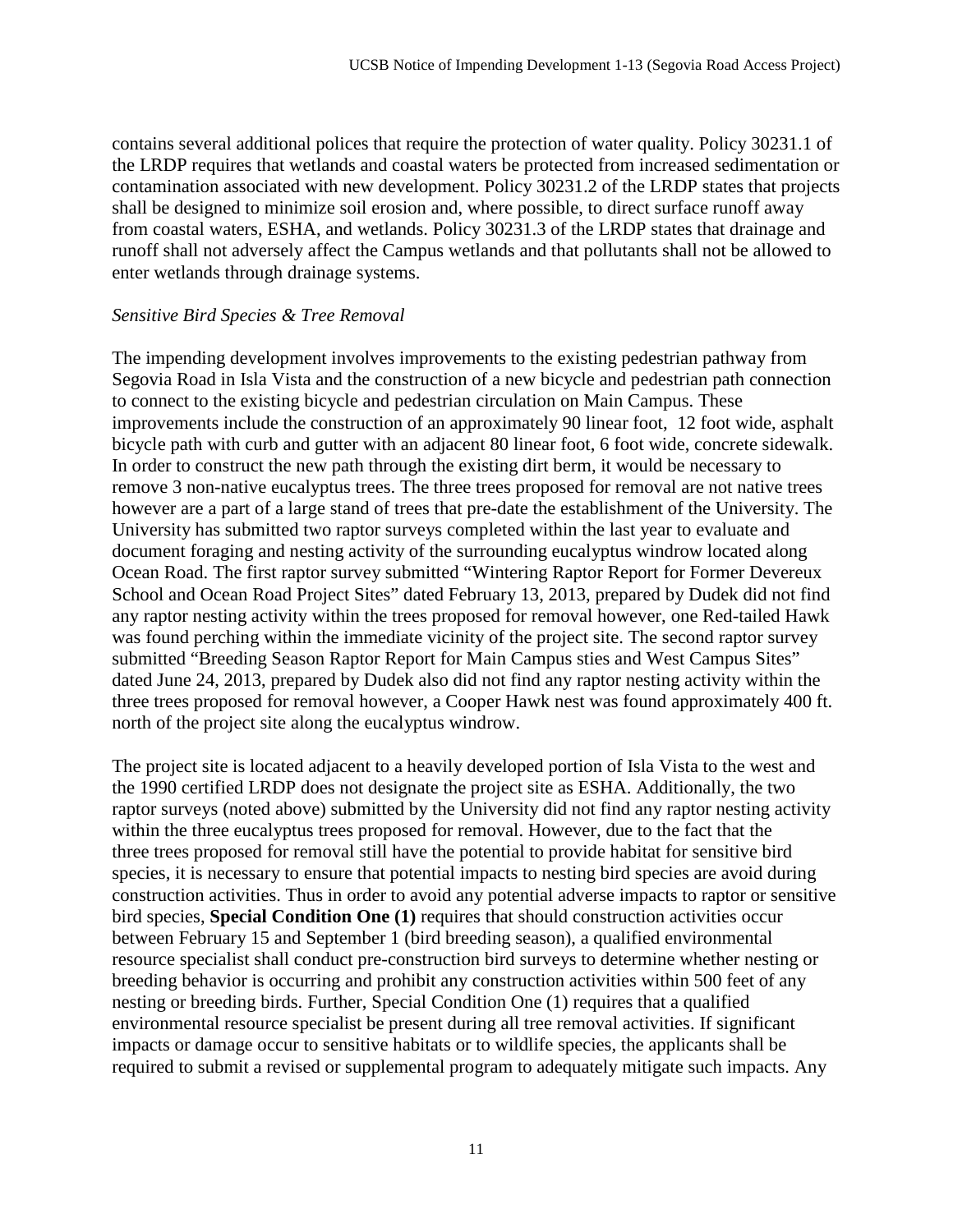native vegetation which is inadvertently or otherwise destroyed or damaged during implementation of the project shall be replaced in kind at a 3:1 or greater ratio.

Additionally, because these three eucalyptus tree proposed for removal have the potential to provide habitat for sensitive bird species, the Commission requires the University to plant replacement trees at a ratio of 3:1 for each tree removed. In order to ensure that removal of the three trees are sufficiently mitigated consistent with the policies of the LRDP, **Special Condition Three (3)** has been included to require the University to submit a final native tree replacement planting program, prepared by a qualified biologist, arborist, or other resource specialist, which specifies replacement tree locations in the vicinity of the project site, tree or seedling size planting specifications, and a five-year monitoring program with specific performance standards to ensure that the replacement planting program is successful.

Although, the trees are not ESHA, the trees still have the potential to be habitat for nesting raptors or other birds. The University has submitted two separate conceptual alternatives: 1) construction of a 8-foot high concrete block retaining wall, north of the new bicycle pathway, and 2) grading the existing dirt berm to 2:1 (H:V, horizontal:vertical) finished slope and the construction of a 8-foot high concrete block retaining wall, north of the new bicycle pathway; however, the removal of the trees could not be avoided by alternative configurations of the project because the other alternatives would also have necessarily impacted the slopes and roots of the trees that the University has said would create instability of the trees and a resulting safety hazard. The University also stated that removing the three trees is necessary to create a clear range of vision for pedestrians and bicyclist connecting between campus and Segovia Road.

### *Erosion and Water Quality*

The proposed notice of impending development would involve 400 cubic yards of grading; grading activities during construction have the potential to adversely impact coastal water quality. In order to minimize impacts to coastal water quality during construction activities, the University has submitted an erosion control plan as part of this NOID application which includes erosion control measures and best management practices prior to construction, such as sediment traps, barriers, and other methods that will reduce erosion and sedimentation due to stormwater runoff. Additionally in order to ensure that the cut material does not have direct or indirect impacts on water quality or adjacent ESHA, either through direct placement or through erosion of excess excavated material from the project site, **Special Condition Two (2)** has been included to require that the University provide evidence of the location of the disposal site of all excess excavated material from the site.

The proposed project will result in bare soils on the grade slopes adjacent to the bicycle and pedestrian pathways and these disturbed areas could lead to a potential increase in the volume and velocity of stormwater runoff and sediment load that can be expected to leave the site and eventually be discharged into coastal waters. Pollutants commonly found in runoff associated with dirt, vegetation and litter can have excess nutrients causing algae blooms and sedimentation increasing turbidity which both reduce the penetration of sunlight need by aquatic vegetation which provide food and cover for aquatic species; disruptions to the reproduction cycle for